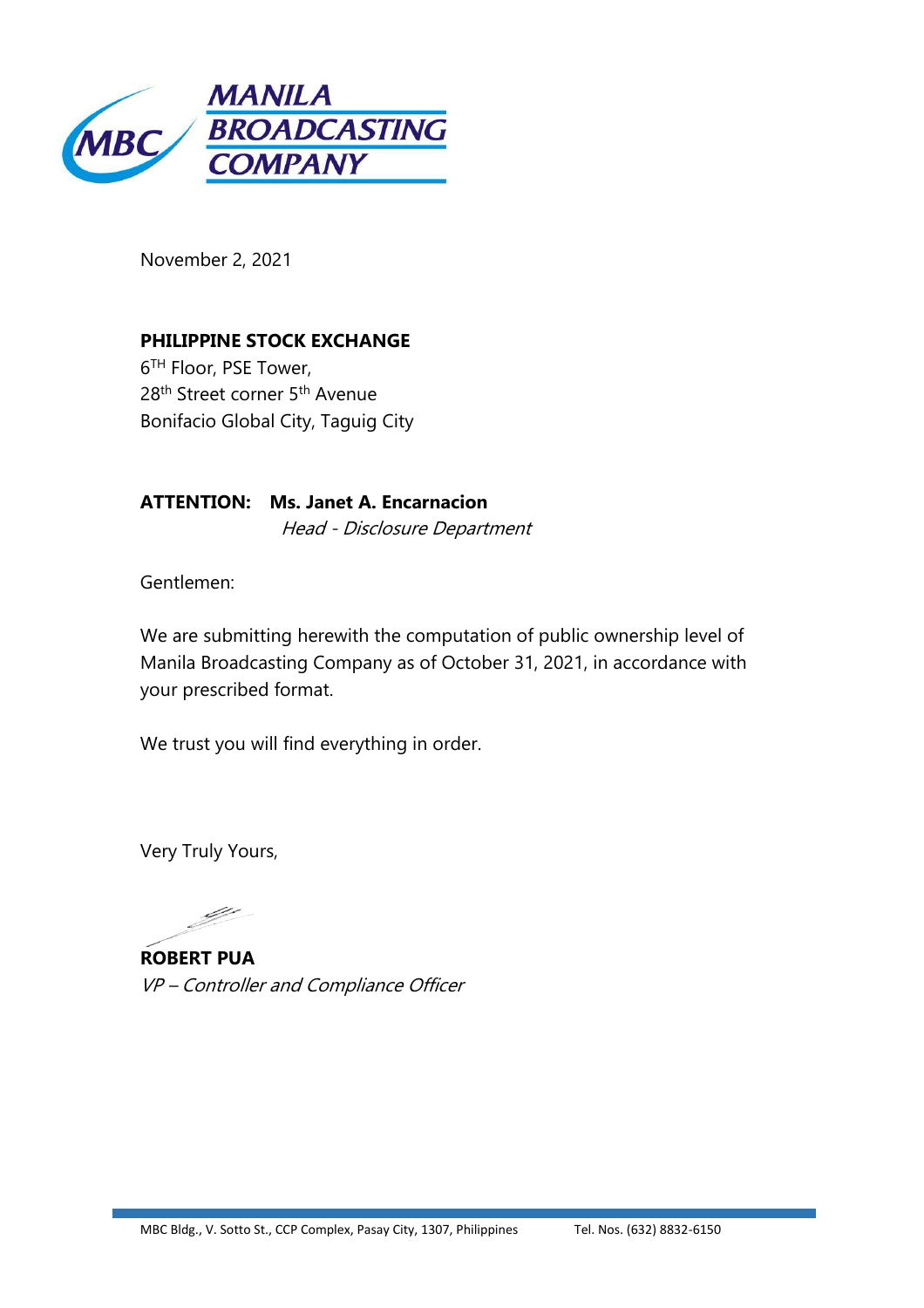## **MANILA BROADCASTING COMPANY Computation of Public Ownership as of October 31, 2021**

|                                                                 |                    |        | <b>Number of Shares</b>  |                                |
|-----------------------------------------------------------------|--------------------|--------|--------------------------|--------------------------------|
| Number of Issued Shares                                         |                    | Δ      | B                        | <b>Total</b><br>402,803,777    |
| Less: Number of Treasury Shares<br>Number of Outstanding Shares |                    |        |                          | 120,787<br>402,682,990         |
| Less:                                                           |                    |        |                          |                                |
|                                                                 |                    |        |                          |                                |
|                                                                 | % to total         |        | <b>Number of Shares</b>  |                                |
| <b>DIRECTORS</b>                                                | I/O Shares         | A      | Β                        | <b>Total</b>                   |
| FEDERICO J. ELIZALDE<br>Direct                                  | 0.0000%            |        |                          | 94                             |
| RUPERTO S. NICDAO, JR.                                          |                    |        |                          |                                |
| Direct                                                          | 0.0014%            |        |                          | 5,530                          |
| JULIO MANUEL P. MACUJA                                          |                    |        |                          |                                |
| Direct                                                          | 0.0000%            |        |                          | 36                             |
| EDUARDO G. CORDOVA                                              |                    |        |                          |                                |
| Direct<br>JUAN M. ELIZALDE                                      | 0.0032%            |        |                          | 12,779                         |
| Direct                                                          | 0.0002%            |        |                          | 1,000                          |
| <b>ROBERT PUA</b>                                               |                    |        |                          |                                |
| Direct                                                          | 0.0002%            |        |                          | 1,000                          |
| <b>GEORGE T. GODUCO</b>                                         |                    |        |                          |                                |
| Direct                                                          | 0.0002%            |        |                          | 1,000                          |
| MARVEL K. TAN                                                   |                    |        |                          |                                |
| Direct<br>RUDOLPH STEVE E. JULARBAL                             | 0.0000%            |        |                          | 36                             |
| Direct                                                          | 0.0027%            |        |                          | 10,807                         |
| Subtotal                                                        | 0.0080%            | ÷,     | ä,                       | 32.282                         |
|                                                                 |                    |        |                          |                                |
| <b>OFFICERS</b>                                                 |                    |        |                          |                                |
| FEDERICO J. ELIZALDE                                            |                    |        |                          | same as above                  |
| RUPERTO S. NICDAO, JR.<br>JULIO MANUEL P. MACUJA                |                    |        |                          | same as above                  |
| EDUARDO G. CORDOVA                                              |                    |        |                          | same as above<br>same as above |
| JUAN M. ELIZALDE                                                |                    |        |                          | same as above                  |
| <b>ROBERT PUA</b>                                               |                    |        |                          | same as above                  |
| RUDOLPH STEVE E. JULARBAL                                       |                    |        |                          | same as above                  |
| ALBERT M. SONGCO                                                |                    |        |                          |                                |
| Direct                                                          | 0.0002%            |        |                          | 1,000                          |
| JONATHAN E. DECENA<br>Direct                                    | 0.0002%            |        |                          | 1,000                          |
| IRVING A. LISONDRA                                              |                    |        |                          |                                |
| Direct                                                          | 0.0002%            |        |                          | 1,000                          |
| CARLEA C. MIRANDA                                               |                    |        |                          |                                |
| Direct                                                          | 0.0002%            |        |                          | 1,000                          |
| JOSE MA T. PARROCO                                              |                    |        |                          |                                |
| Direct                                                          | 0.0003%            |        |                          | 1,200                          |
| ELPIDIO M. MACALMA<br>Direct                                    | 0.0002%            |        |                          | 1,000                          |
| ELLEN C. FULLIDO                                                | 0.0000%            |        |                          |                                |
| WILFREDO H. ESPINOSA                                            | 0.0000%            |        |                          |                                |
| JOHNNY FAITH QUILING                                            | 0.0000%            |        |                          |                                |
| Subtotal                                                        | 0.0015%            | $\sim$ | $\overline{\phantom{a}}$ | 6,200.00                       |
|                                                                 |                    |        |                          |                                |
| PRINCIPAL / SUBSTANTIAL STOCKHOLDERS                            |                    |        |                          |                                |
| ELIZALDE HOLDINGS CORPORATION<br>Direct                         | 34.6572%           |        |                          | 139,558,774                    |
| Indirect                                                        |                    |        |                          |                                |
| (through Elizalde Land, Inc.)                                   | 21.6051%           |        |                          | 87,000,000                     |
| (through Cebu Broadcasting Company)                             | 12.4167%           |        |                          | 50,000,000                     |
| (through Sunshine Inns, Inc.)                                   | 2.4833%            |        |                          | 10,000,000                     |
| (through Philippine Broadcasting Corporation)                   | 1.2417%            |        |                          | 5,000,000                      |
| ROMULO, MABANTA, BUENAVENTURA, SAYOC<br>& DELOS ANGELES         |                    |        |                          |                                |
| Direct                                                          | 17.3613%           |        |                          | 69,910,993                     |
| Subtotal                                                        | 89.7653%           |        |                          | 361,469,767                    |
|                                                                 |                    |        |                          |                                |
| <b>OTHERS</b>                                                   |                    |        |                          |                                |
| Government                                                      | 0.0000%            |        |                          |                                |
| Banks                                                           | 0.0000%            |        |                          |                                |
| Employees<br>Lock-up Shares                                     | 0.0000%<br>0.0000% |        |                          |                                |
| Subtotal                                                        | 0.0000%            | ÷,     | ä,                       |                                |
|                                                                 |                    |        |                          |                                |
| <b>TOTAL</b>                                                    | 89.7749%           |        |                          | 361,508,249                    |
| Total Number of Shares Owned by the Public                      | 10.2251%           |        |                          | 41,174,741                     |